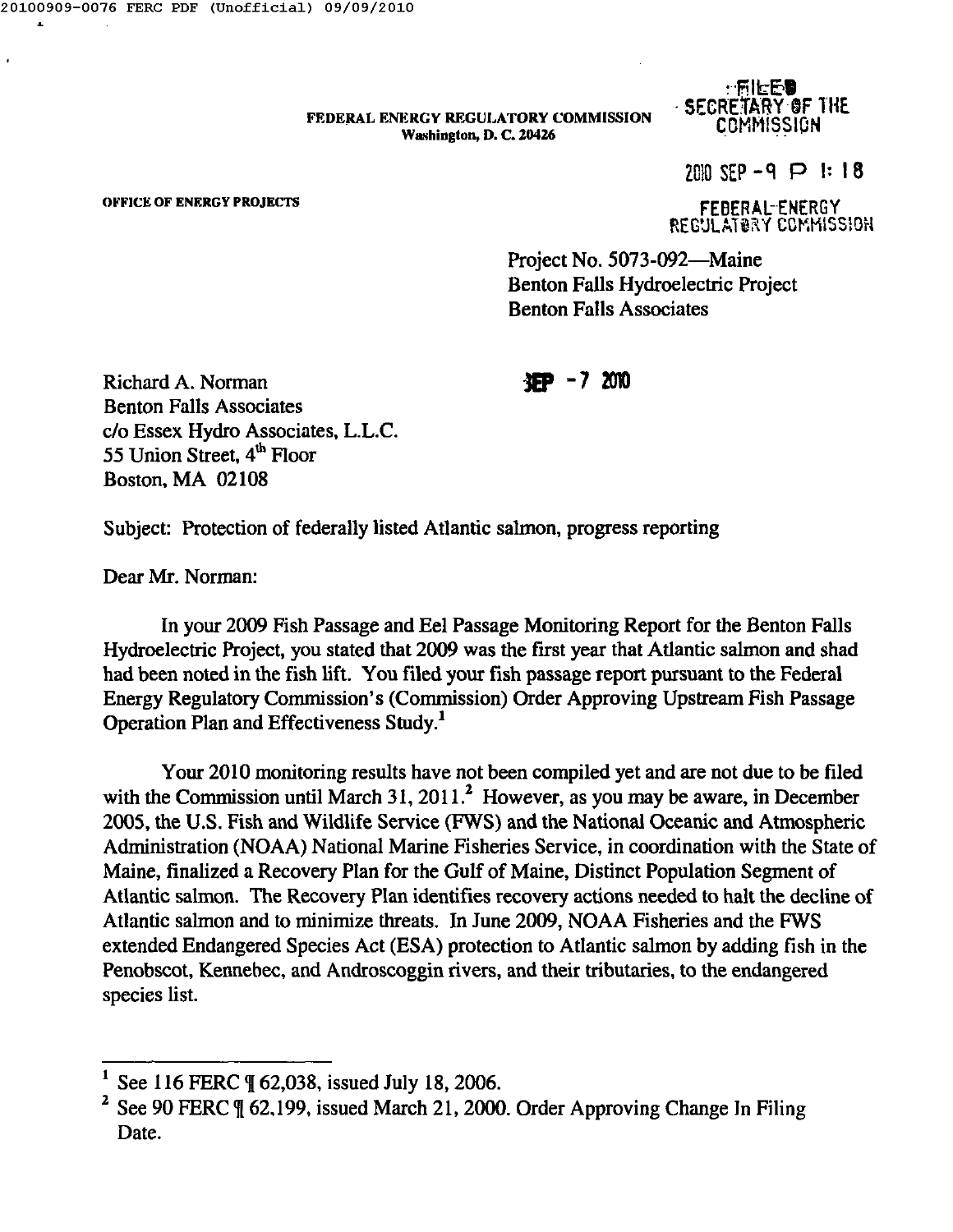$\ddot{\phantom{a}}$ 

- 2-

In order for the Commission to remain informed on the issues concerning the protection of Atlantic salmon in Maine, we request that you assist us in this matter by ensuring that your annual Fish and Eel Passage Report<sup>3</sup> include a summary of any actior you have implemented over the course of the previous year, or propose to implement, to protect Atlantic salmon at the Benton Falls Project. Your report should also include summaries and documentation of any consultation you had with the U.S. Fish and Wildlife Service or NOAA Fisheries concerning the effects of project operation on endangered Atlantic salmon.

Also, please inform us as soon as possible of any issues that emerge involving protection of federally-listed Atlantic salmon at the Benton Falls Project, as well as any immediate issues that arise concerning ESA consultation that the Commission should be aware of. This includes, but is not limited to, issues that may involve compliance with the license for the Benton Falls Project and identification of measures that may involve voluntary actions or necessitate amendments of the project license.

Thank you for your cooperation. If you have any questions regarding this letter, please contact Thomas LoVullo at (202) 502-8900.

Sincerely,  $\int \chi$  ) is ,  $\backslash$  .

Steve Hocking Chief, Biological Resources Branch Division of Hydropower Administration and Compliance

c: Mary Colligan National Marine Fisheries Service Northeast Regional Office 55 Great Republic Drive Gloucester, MA 01930-2276

<sup>&</sup>lt;sup>3</sup> See Commission letter dated May 19, 2008 that approved Benton Falls Associates' request to consolidate its fish lift report with its eel passage report.